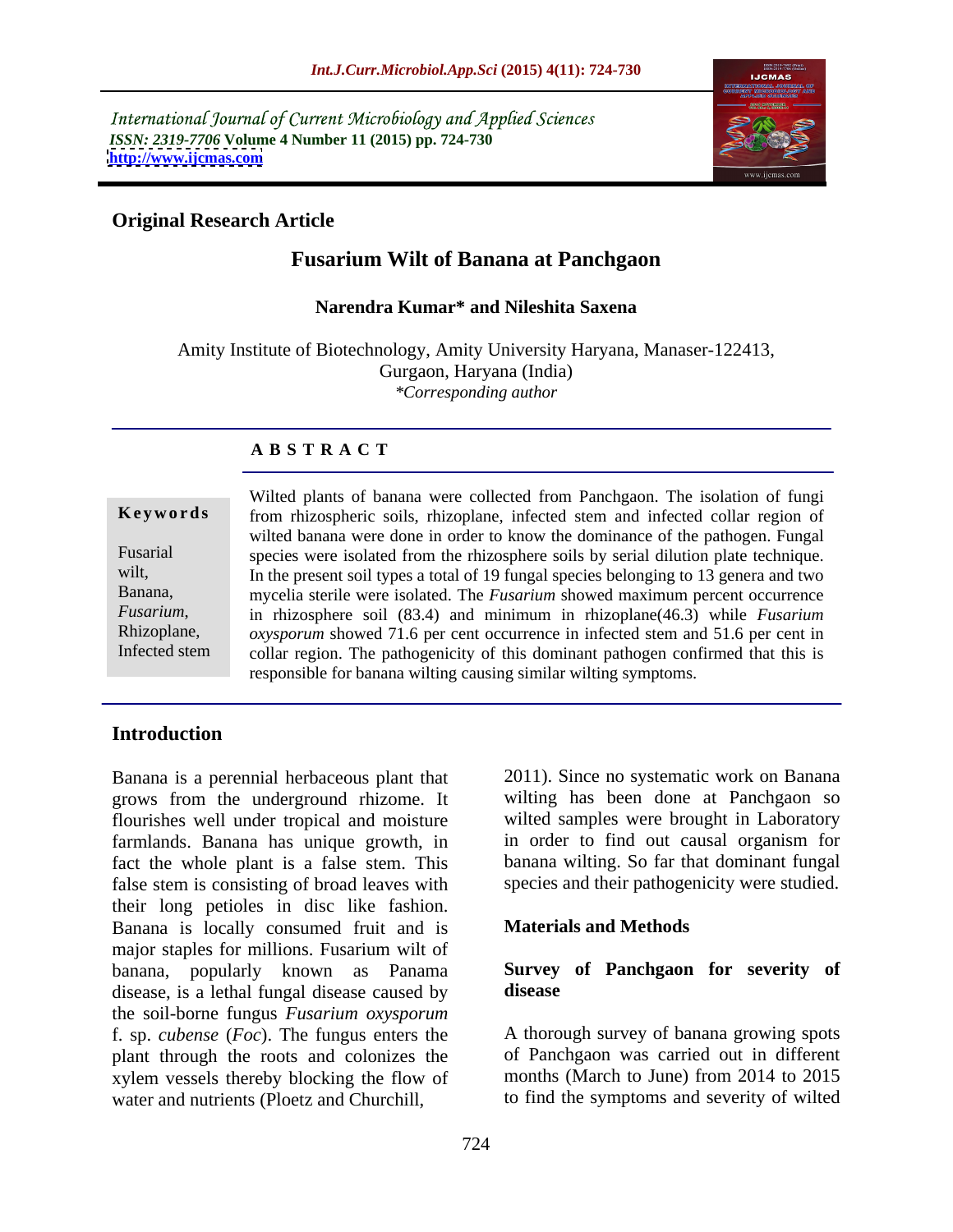plants of banana. The natural diseased plants showing the typical symptoms of disease were selected from the field. The of all the fungi X 100

#### **Soil preparation and collection**

The rhizospheric soil samples were collected Fungal identifications were confirmed on by digging out soil roots of banana plants. following keys and description given by Randomly selected 5 diseased plants growing in one kilometer area were up Raper and Fennell (1965), Booth (1971) and rooted carefully and the excess of soil was Ellis (1971, 1976). removed by gentle shaking and the soil adhering to roots formed composite samples. When *Fusarium* species is present, the The collected samples were placed in presterilized polyethylene bags and kept at 4<sup>o</sup>C in the laboratory until processed. Five macroconidia and microconidia. such samples were collected from each Identification was done by comparing the diseased spot and mixed together to prepare morphology with the atlas of *Fusarium*  a single polyethylene bag. (Leslie and Summerell, 2006; Samson *et al.,*

## **rhizoplane, infected stem and infected collar region of wilted banana**

Fungal species were isolated from the rhizosphere soils by serial dilution plate Four healthy plants of banana were selected technique. A known amount (10g) of from nursery. A cut was made in the stem of material was suspended or agitated in a 3 healthy plants with the help of a sterilized known volume of sterile water blank (90ml knife and inoculated with  $1\times2$  cm block of so as to make the total volume to 100ml) to the isolated culture of *Fusarium oxysporum* make a microbial suspension. Serial isolated from naturally infected diseased dilutions  $10^{-2}$ ,  $10^{-3}$ ,  $10^{-7}$  were made by plants in the field. pipetting measured volumes (usually 10ml) into additional dilution blanks (having 99ml Following this method a cut was made in the or 90ml sterile water). Finally 1ml aliquot of remaining one healthy plant to serve as a various dilutions were added to sterile control and inoculated with  $1\times 2$  cm block of petridishes (triplicate for each dilution) to only PDA and wrapped with parafilm. which were added 15ml (approximately) of Plants were monitored for the development the sterile, cool, molten (45°C) media. of disease symptoms and pathogens were Potato Dextrose Agar media was used for mycobiota analysis and incubated at  $28 \pm$  $2^{\circ}$ C for 2–7 days.

Per cent occurrence of each fungal species **Results and Discussion** associated with root sample was calculated as per formula-

Percent occurrence=Number of colonies of a particular fungus/Total number of colonies of all the fungi X 100

#### **Identification of fungi**

Raper and Thom (1949), Gilman (1967). Ellis (1971, 1976).

**Mycobiota analysis of rhizospheric soils,** *oxysporum* was used for further test (as isolate was grown on Synthetic Nutrient- Poor Agar (SNA) to analyse the shape of macroconidia and microconidia. 2008). A single spore of *Fusarium*  master isolate).

#### **Pathogenicity**

were made by plants in the field. knife and inoculated with  $1\times 2$  cm block of plants in the field.

reisolated from stem of the test plants after 25 days to confirm the pathogenicity.

#### **Results and Discussion**

It is evident from figure 1, that there is discolouration in root and pseudostem. The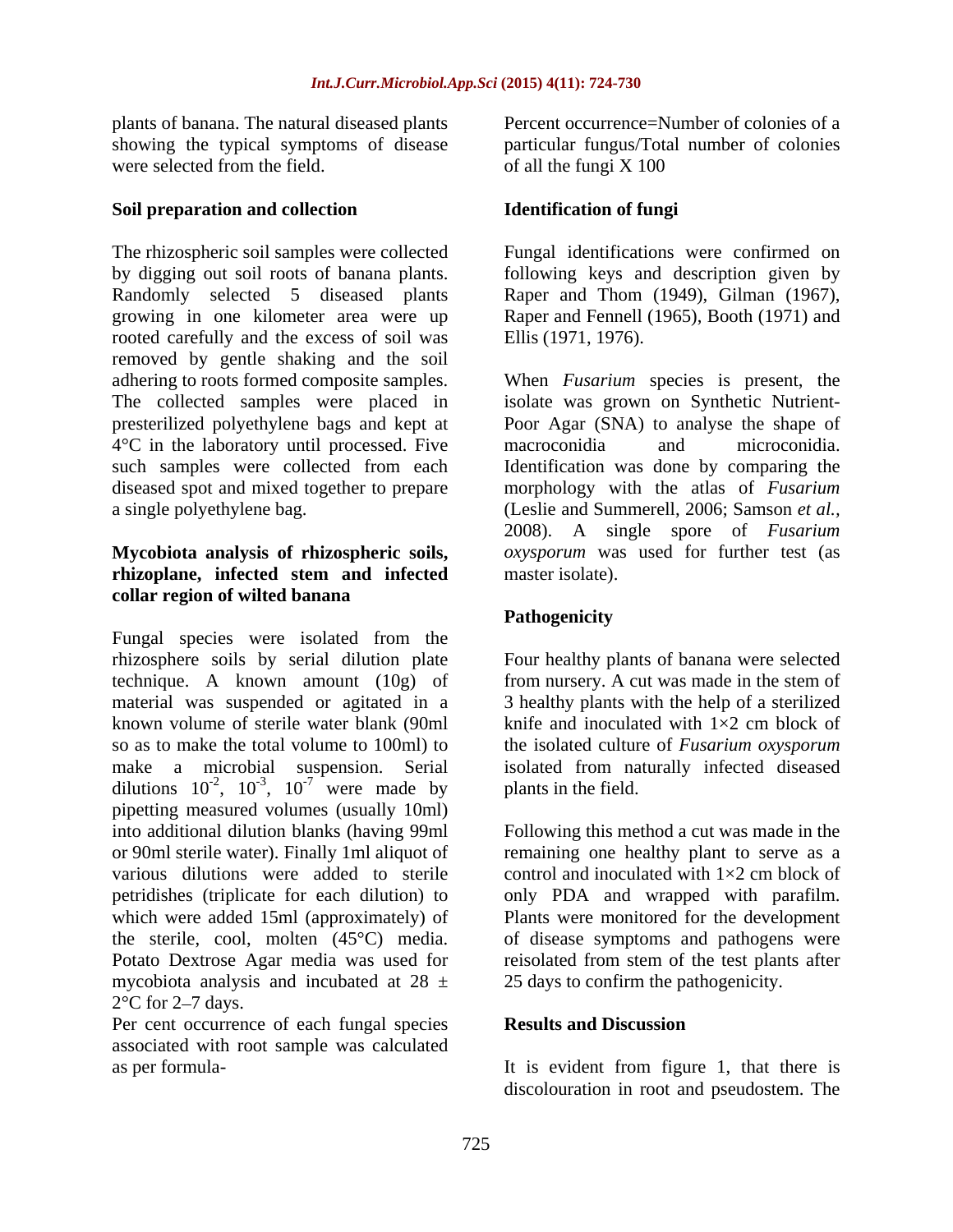fungus invades the vascular tissue through *Fusarium oxysporum* are in direct contact the root hairs causing discolouration from with root and root hairs (Figure 2). Due to wilting eventually killing the plant. The fruit of the plant do not exhibit any symptom. fungus invades the vascular tissue through *Fusarium oxysporum* are in direct contact the root hairs causing discolouration from with root and root hairs (Figure 2). Due to infection the collapsed leaves hang down the almo

the root hairs causing discolouration from with root and root hairs (Figure 2). Due to pale yellow in the early stages to dark red or infection the collapsed leaves hang down the almost black in later stages and finally infection the collapsed leaves hang down the pseudostem like a skirt. Eventually, all the leaves fall down and dry up (Figure 3).

| Table.1 Per cent occurrence<br>infected stem<br>of isolated fungi from rhizospheric soils, rhizoplane, |
|--------------------------------------------------------------------------------------------------------|
| afected collar region of wilted banana<br>and                                                          |

|                                             | Per cent occurrence of isolated fungi |                     |                          |        |        |
|---------------------------------------------|---------------------------------------|---------------------|--------------------------|--------|--------|
| Fungal species                              |                                       |                     |                          |        |        |
|                                             |                                       | rhizosphe nizoplane | infected stem   infected |        | collar |
|                                             | re soils                              |                     |                          | region |        |
| Aspergillus<br>aculeatus<br>Iizuka,         | 1.9                                   | 1.3                 | 1.4                      | 1.5    |        |
| A. flavus Link,                             | 3.1                                   | 3.3                 | $\boxed{0.3}$            | 1.4    |        |
| A. fumigatus Fresenius                      | 1.9                                   | 2.5                 | 3.1                      | 2.9    |        |
| A. niger Van Teighmer                       | 3.0                                   | 2.2                 | 2.3                      | 14.0   |        |
| A. ochraceous K. Wilh.                      | 3.7                                   | 4.1                 | 1.5                      | 1.5    |        |
| sulphureous(Fresen.)   2.1<br>A.<br>Wehmer, |                                       | 2.2                 | 3.2                      | 1.6    |        |
| A. tamari Kita                              | 1.4                                   | 1.5                 | 3.5                      | 3.6    |        |
| A. versicolar (Vuillemin) 2.5               |                                       | 3.6                 | 1.2                      | 1.7    |        |
| Tiraboschi.                                 |                                       |                     |                          |        |        |
| Alternaria solani Keissler                  | 0.4                                   | 4.3                 | 2.1                      | 2.1    |        |
| Cladosporium                                | 3.9                                   | 2.4                 | 3.5                      | 3.0    |        |
| cladosporioides(Fres.) de                   |                                       |                     |                          |        |        |
| Vries,                                      |                                       |                     |                          |        |        |
| Colletotrichum sp.                          | 10.7                                  | 14.4                | 16.1                     | 14.3   |        |
| Curvularia lunata(Wakker) 3.1               |                                       | 4.1                 | 6.0                      | 3.6    |        |
| Boedijn var                                 |                                       |                     |                          |        |        |
| Fusarium oxysporum Schl                     | 83.4                                  | 46.3                | 71.6                     | 51.6   |        |
| $Helminthosporium$ oryzae 0.5               |                                       | 6.9                 | 5.3                      | 4.1    |        |
| Breda de Hann                               |                                       |                     |                          |        |        |
| Humicola grises Omvik                       | 10.0                                  | 11.4                | 13.4                     | 14.1   |        |
| Paecilomyces sp                             | 0.5                                   | 10.5                | 11.5                     | 12.0   |        |
| Penicillium oxalicum Currie 6.8<br>& Thorn  |                                       | 3.9                 | $\boxed{2.5}$            | 4.1    |        |
| Rhizopus                                    | 11.5                                  | 13.4                | 12.4                     | 11.4   |        |
| stolonifer(Ehrenb.) Vuill.                  |                                       |                     |                          |        |        |
| Sterile mycelium black                      | 9.5                                   | 10.4                | 11.4                     | 13.4   |        |
| Sterile mycelium white                      | 0.5                                   | 1.5                 | 0.5                      | 1.0    |        |
| Trichoderma viride Persand 0.0<br>Fris      |                                       | 0.5                 | 0.5                      | 0.0    |        |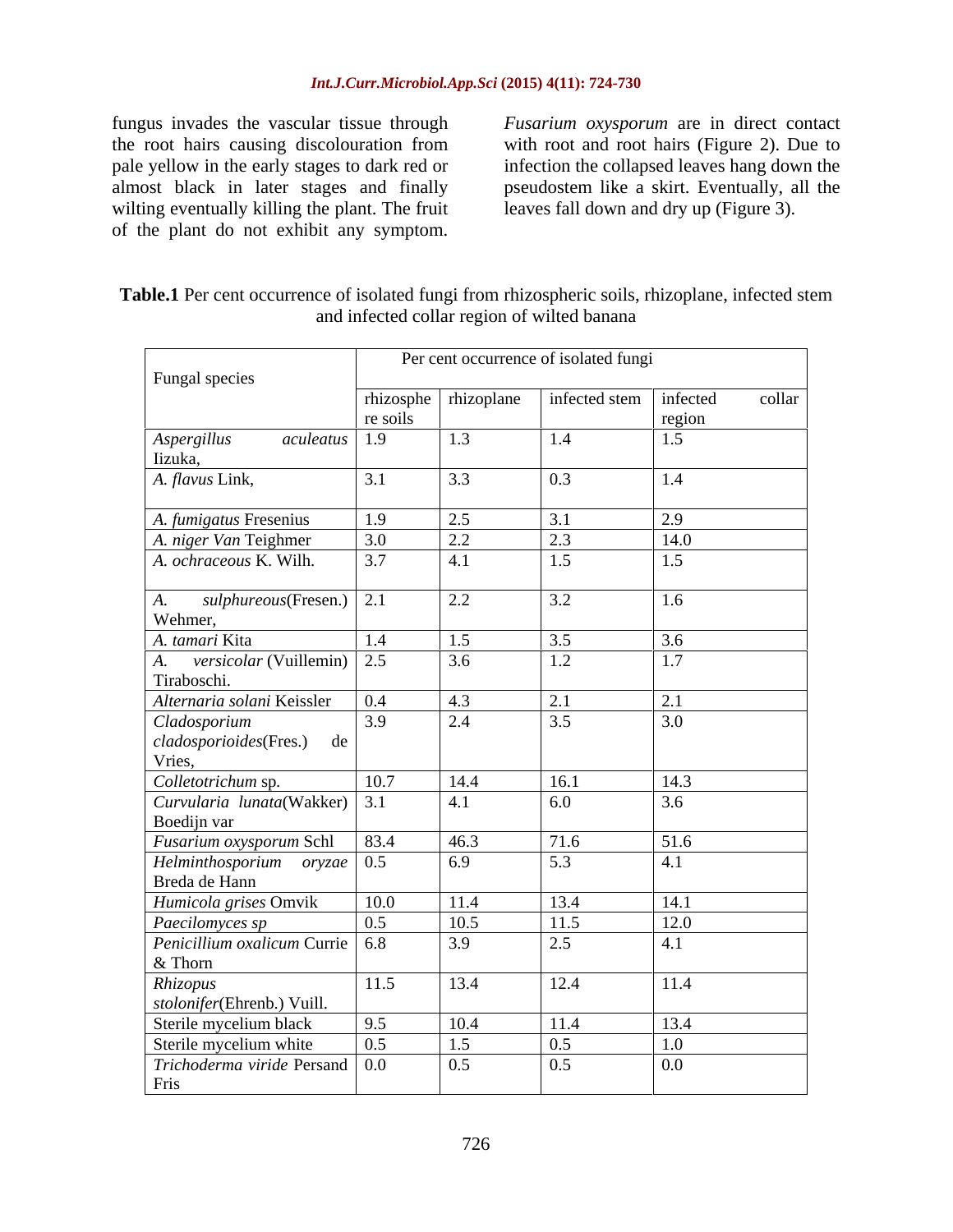### *Int.J.Curr.Microbiol.App.Sci* **(2015) 4(11): 724-730**



**Figure.1** Discolouration in root and pseudostem

**Figure.2** Colonisation of fungus with root and root hairs of banana

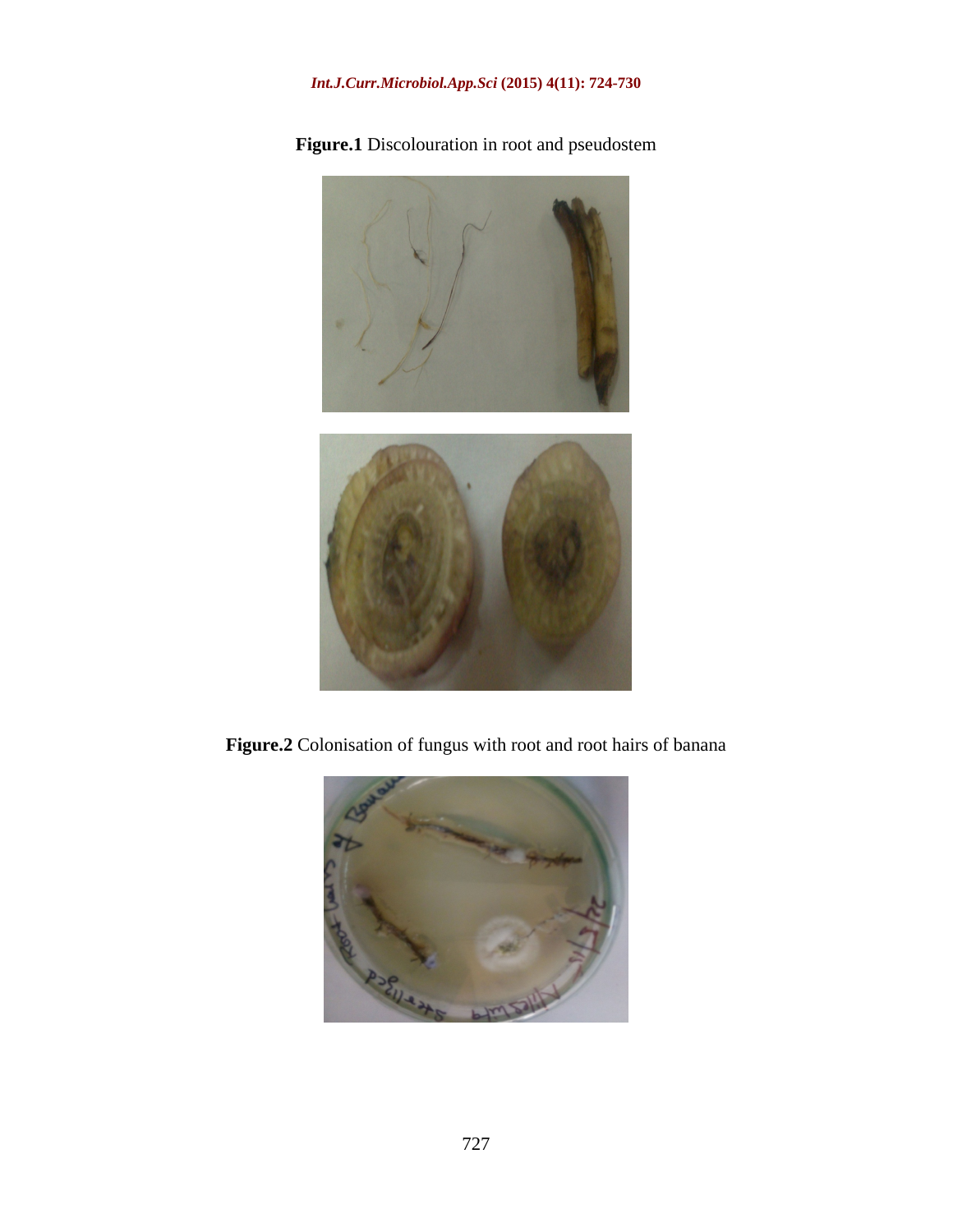

**Figure.3** Collapsed leaves of banana due to fungal infection

**Figure.4** Pure colony of *Fusarium oxysporum*



**Figure.5** Spores of *Fusarium oxysporum*



species belonging to 13 genera and two Alternaria, Curvularia, Humicola, mycelia sterile were isolated (Table 1). Penicillium, Paecilomyces, Rhizopus, Among total 19 fungal species, 8 species Trichoderma, Mycelia sterilia black,

In the present soil types a total of 19 fungal *Fusarium, Colletotrichum, Cladosporium,*  were *Aspergillus,* 1 species each of *Mycelia sterile white.* The species of*Alternaria, Curvularia, Humicola, Penicillium, Paecilomyces, Rhizopus, Trichoderma, Mycelia sterilia black,*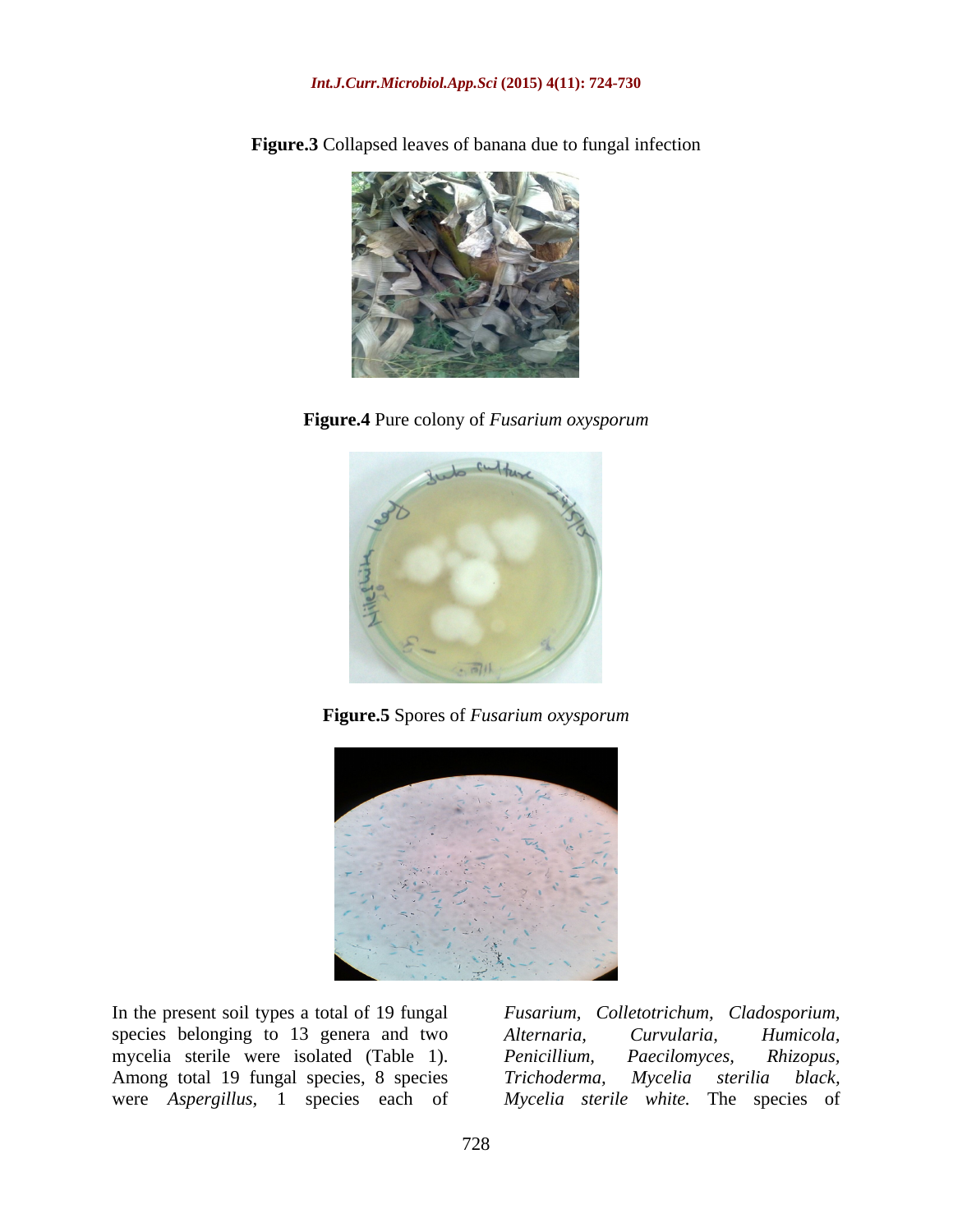*Aspergillus* isolated were *A. flavus* Link, *A. fumigatus* Fresenius *A. niger* van Tieghan, *a. produces pale violet to dark red color A. ochraceous* K. Wilh. *A. sulphureous pigments in PDA* (Stover, 1962; Ploetz, (Fresen.) Wehmer, *A. tamari* Kita *A.* 1990; Pérez-Vicente *et al.,* 2003). Similarly *versicolar* (Vuillemin) Tiraboschi. The in present investigation this also produced species of *Aspergillus* showed per cent occurrence in the range of 0.3-4.1. *Cladosporium cladosporioides* (Fres.) de This can be placed as -Domain: Eukaryota; Vries was in the range of 2.4 3.9 in different Kingdom: Fungi; Phylum: Ascomycota; districts. The species of *Fusarium* isolated Class: Ascomycetes; Su bclass: were *F. oxysporum* Schl Saccardo. The fungus *F. oxysporum* Schl are highly alarming on the basis of percent occurrence. It was found that during pathogenicity The *Fusarium* showed maximum percent *Fusarium oxysporum* showed similar wilting occurrence in rhizosphere soil (83.4) and symptoms in all four inoculated plants while minimum in rhizoplane (46.3) while uninoculated plants remained healthy. On *Fusarium oxysporum* showed 71.6 per cent occurrence in infected stem and 51.6 in pathogenicity these were selected as test collar region on the basis of percent organisms. occurrence. The *Trichoderma viride* Pers and Fris showed lowest percent occurrence The report on wilt exists from 1934, as so its low per cent occurrence is highly *Fusarium cubense* causing a severe wilt of alarming. It indicates that biocontol agents bananas in Fiji (Parham, 1935). *Fusarium* are decreasing in the soil. Other fungal oxysporum-musae' was isolated from fungal species showed moderate or lower bananas in Guam in the early 1980s (Russo percentage occurrence. *et al.,* 1985).*Fusarium* wilt is responsible

The mycelia of *Fusarium oxysporum* are The fungus showed three types of spores: microconidia, macroconidia and chlamydospores. Microconidia are borne on Recently, Mark (2014) mentioned that simple phialides arising laterally and are Fusarium wilt or Panama disease of banana, abundant, oval-ellipsoid, straight to curved, caused by *Fusarium oxysporum* f. sp. 4-11 x 2.1-3.4 m, and nonseptate. Macroconidia, sparse to abundant, are borne on branched conidiophores or on the surface five-septate, fusoid-subulate and pointed at both ends, have pedicellate base. Three septate conidia measure  $26-45 \times 3-4 \text{ }\mu\text{m}$ while five-septate conidia measure  $32-57$  x  $3-5$  µm. Three-septate spores are more common. Chlamydospores, both smooth and rough walled, are abundant and form terminally or on an intercalary basis (Figure

4 & 5). *Fusarium oxysporum* usually produces pale violet to dark red color pigments in PDA (Stover, 1962; Ploetz, similar pigments.

Class: Ascomycetes; Su bclass: Sordariomycetidae; Order: Hypocreales

account of wide occurrence and their organisms.

delicate white and are sparse to abundant. reported in Panama and Costa Rica in the *oxysporum-musae* was isolated from for the demise of the export. The first losses followed soon after *Fusarium* wilt was 1890s (Soluri, 2002).

> *cubense* (Foc), is among the most destructive plant diseases.

of sporodochia and are thin walled, three- to In conclusion, based on the findings of this investigation, it may be concluded that population of *Fusarium oxysporum* in terms of percent occurrence is increasing in soil and this is responsible for wilting of banana. This is present in rhizospheric soils, rhizoplane, infected stem and infected collar region of wilted banana.